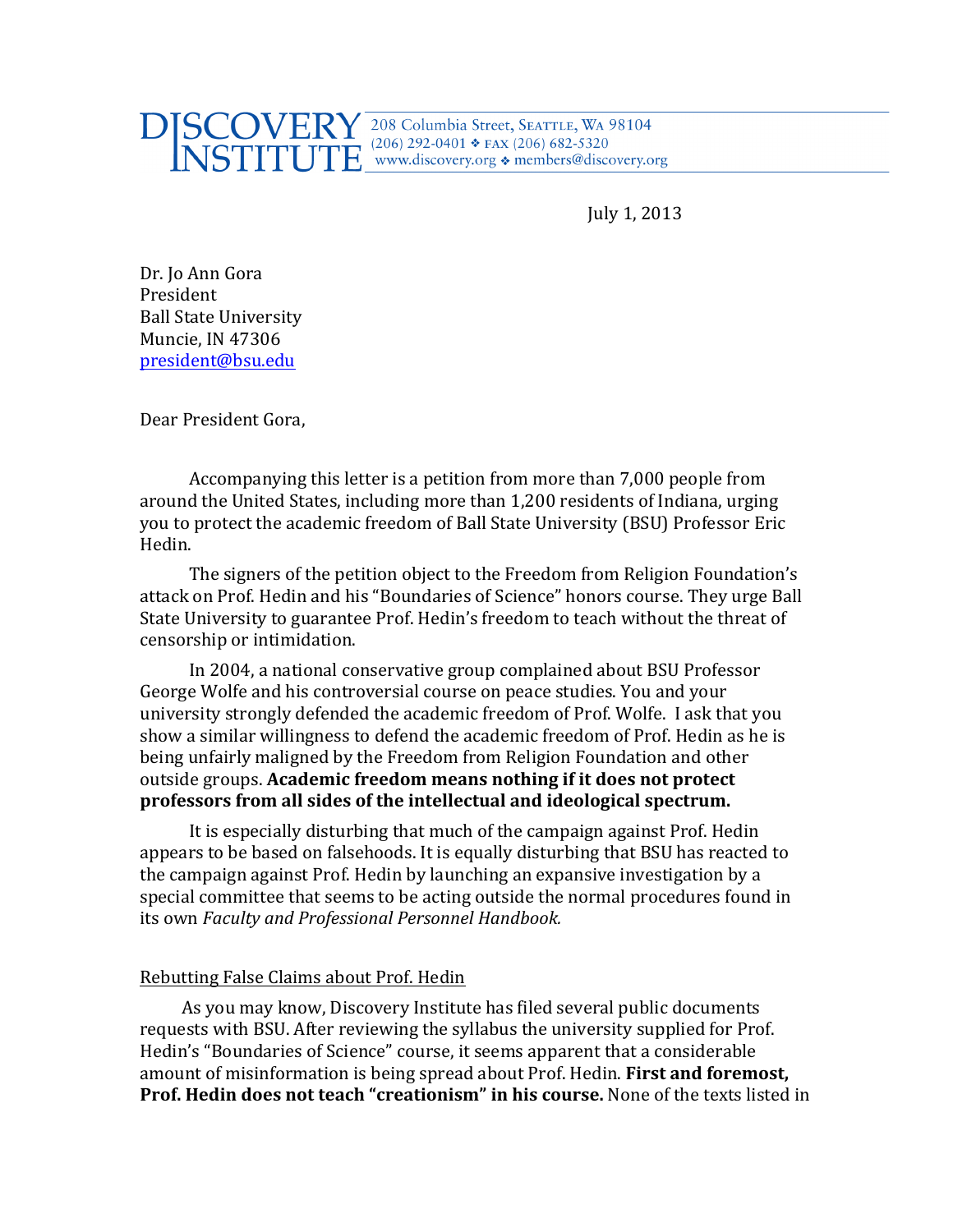the syllabus (even those on the bibliography of suggested resources) promote the view that the Earth was created a few thousand years ago based on a literal reading of the Bible. The only required texts for the course are a mainstream science text about cosmology and a well-regarded book about the relationship between science and faith by Oxford University mathematician John Lennox (a scholar who explicitly rejects Biblical creationism). Prof. Hedin's course does explore the broader question of whether nature provides evidence of purpose, especially in physics and astronomy, but this broader debate over cosmic design has deep roots in Western thought, going back at least to the ancient Greeks, and it is not limited to any one philosophical or religious tradition. Indeed, there are many scientists and other scholars who embrace evolutionary accounts of biology while at the same time seeing evidence of design in nature at the cosmic level. Contrary to claims by the Freedom from Religion Foundation, Prof. Hedin's course syllabus includes a bibliography of additional materials reflecting diverse theological and scientific views, including materials by writers who are highly critical of the idea of intelligent design in biology. Overall, the syllabus for Prof. Hedin's course seems to fulfill BSU's stated purpose for HONRS 296, which is to "emphasiz[e]... the relationships of the sciences to human concerns and society." Questions about the purpose of life, and the relationship between science and faith, are some of the most important and abiding "human concerns" raised since the advent of civilization.

Regarding Prof. Hedin's classroom activities, it seems clear from student comments submitted to BSU that Prof. Hedin has interacted properly with students and has not used his classroom to proselytize for a sectarian purpose. Consider the following comments BSU disclosed to us from students who have taken Prof. Hedin's honors course:

- "I'm an agnostic and I find absolutely nothing wrong with... [Professor Hedin's] teachings; ... as far as intelligent and thought-provoking discussions go, [Hedin's "Boundaries of Science" class]... is one of the most INNOVATIVE classes I have had during my time at Ball State. I lean more towards scientific evidence than anything else, but being an intelligent, curious, and openminded individual, I appreciate all of the discussions that this class has had and all of the new ideas I have come to understand. There is nothing wrong with this class, and I would recommend it to anyone, no matter what their religious beliefs are."
- "I took the honors physics course taught by Dr. Hedin in the spring of 2011. While learning about scientific concepts such as quantum mechanics, black holes, the formation of stars, and other topics, Dr. Hedin's instruction challenged me in a way that my other university classes did not. This course made me a better learner. It allowed me to become much more competent in these complex scientific areas of study and prompted me to become an individual who is committed to learning more about these topics in my own time. At times, in the classroom, students would pose questions which were related to spiritual concepts, but Dr. Hedin merely facilitated discussion giving EVERY single student an opportunity to provide input. Furthermore,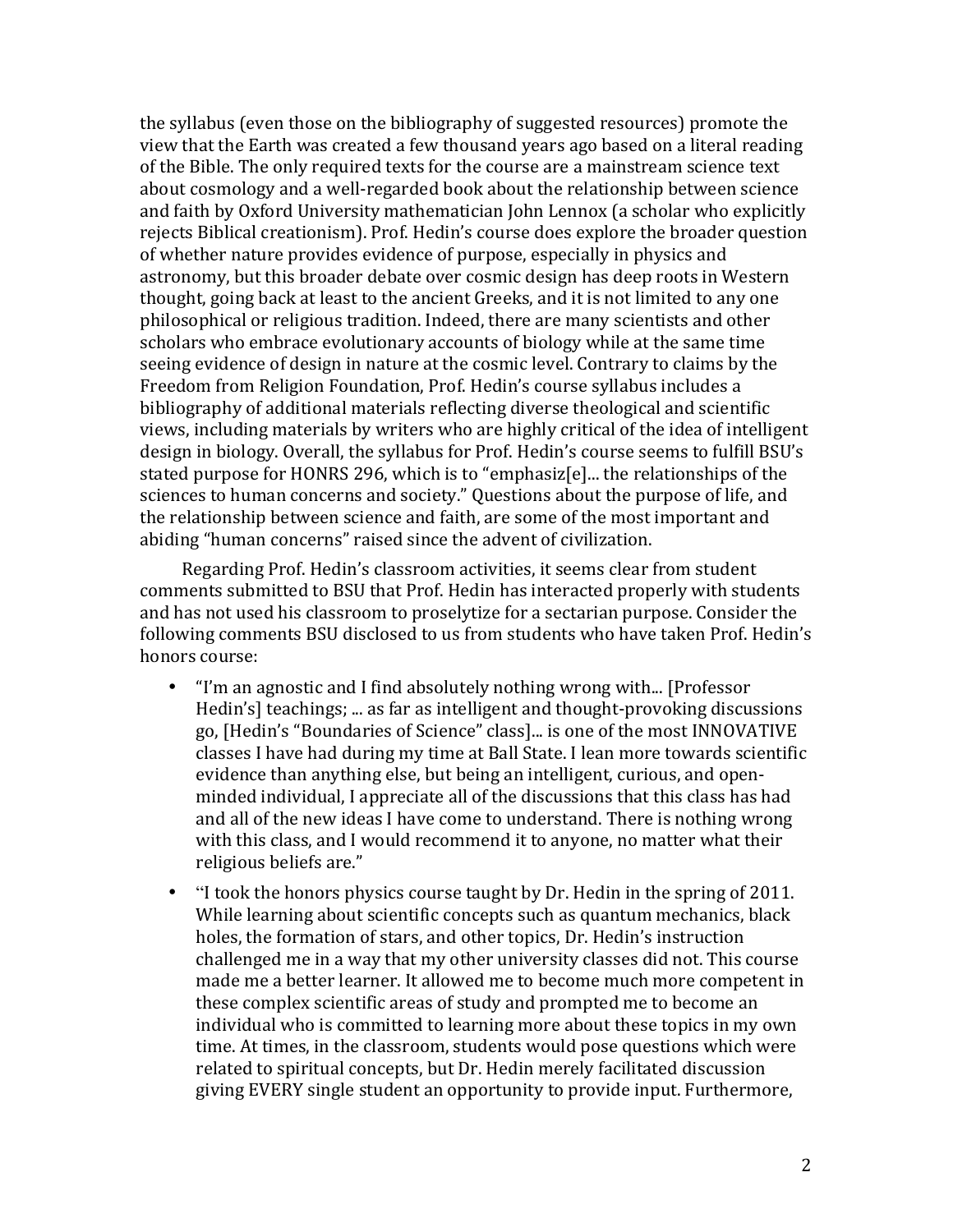Dr. Hedin goes above and beyond the actions of a typical college educator."

In sum, there appears very little of substance in the complaint filed against Prof. Hedin by the Freedom from Religion Foundation. There is certainly nothing that would justify launching an expansive and unprecedented investigation against Prof. Hedin and his course or subjecting him to a stricter scrutiny than applied to other BSU professors.

Yet that is precisely what BSU appears to be doing.

## Concerns about the Double Standard Being Applied to Prof. Hedin

As I have discussed in detail elsewhere, and mentioned above, BSU's treatment of Prof. Hedin thus far differs dramatically from its treatment of Prof. George Wolfe when he was under similar attack from an outside group in 2004. Even though allegations against Prof. Wolfe were actually *more* serious than those leveled against Prof. Hedin, BSU's investigation of Wolfe was *less* exacting and invasive. According to the Provost at the time, the inquiry into Wolfe's class consisted of talking with Wolfe, talking with Wolfe's supervisor, and reading letters received by BSU. This cursory investigation was concluded within 10 days and did not even involve an interview of the student who had come forward with specific allegations against Prof. Wolfe. By contrast, Prof. Hedin is now facing an expansive and unprecedented investigation by a special committee that seems to have been created outside of the normal procedures and policies found in BSU's *Faculty and Professional Personnel Handbook*.!

In addition, the special committee appointed to evaluate Hedin and his "Boundaries of Science" course seems to have been stacked with professors with clear conflicts of interest who are likely to be predisposed to be hostile to Prof. Hedin's course. One of the professors on the special committee has been publicly involved with two national lobbying groups prominent in the debate over intelligent design, serving as a "scientific consultant" for one of the groups. A second member of the special committee served on the executive committee of an organization when it issued a denunciation of intelligent design. Two of the four professors also participated in a Darwin Day conference organized by the Ball State Freethought Alliance, an avowedly anti-religious group. According to the President of the group at the time, "our original goal seems to have been just belittling religion and generally being arrogant in a way that likely didn't attract many people." The Darwin Day conference was even promoted by the Center for Inquiry as an event where people could " $[m]$ eet with other Secular Humanists." These conflicts of interest raise serious questions about the ability of committee members to act impartially.

Apart from conflicts of interest, the scholarly composition of the special committee is also curious. Hedin is a physicist, and most of the scientific topics covered by his course according to its syllabus fall in the areas of physics, astronomy, and cosmology. Yet there is no physicist on the special committee.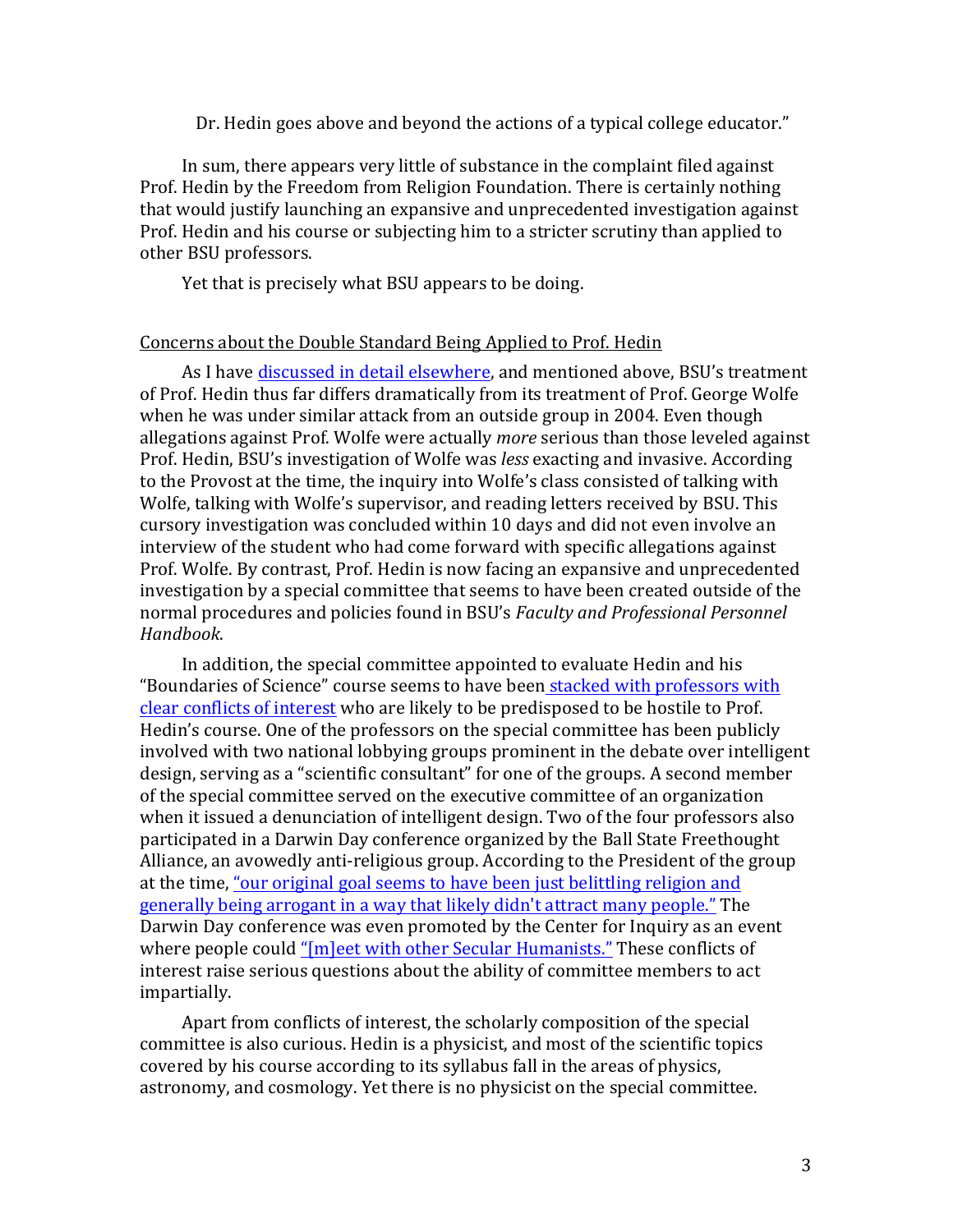Instead, fully half of the committee is made up of experts in evolutionary biology. This is very strange considering that the discussion of biological evolution is listed as a very small segment of the course. By contrast, one of the big themes of Hedin's course appears to be the relationship between science and faith, and yet none of the committee members appear to have expertise in that area. The course also discusses issues related to information theory; again, committee members do not appear to have expertise in that area. Notable as well is the exclusion from the committee of anyone from Prof. Hedin's department. At most universities, when there is a complaint about a professor, the first level of response is his or her department. In this case, BSU appears to have excluded Hedin's department from the process. Why?

Most troubling of all, the special committee appointed to investigate Prof. Hedin appears to be completely *ad hoc* and its operations do not seem to be governed by any official standards or procedures, whether located in BSU's *Faculty* and Professional Personnel Handbook or elsewhere. Furthermore, it is unclear what standards the committee and the Provost are using to evaluate Prof. Hedin or his course. According to your student newspaper, The Daily, BSU's Provost Terry King "said the committee will review if the [course] content is appropriate, if the professor is qualified and if the teaching is appropriate." Not only is this expansive mission seemingly untethered to official procedure, but Provost King did not define or acknowledge any bounds on what shall constitute "appropriate," a term sufficiently pliant for use as cover for suppression of minority academic views.

## Questions that Need to be Answered

In light of the issues raised here, and because I would like to report back to the 7,000 signers of the attached petition, I respectfully ask you to respond to the following questions:

1. What specific language in the *Faculty and Professional Personnel Handbook* authorizes the appointment and governs conduct of the special committee investigating Prof. Hedin and his course? Please supply copies of this language and any policies, procedures, or standards that guarantee and explain Prof. Hedin's rights to due process.

2. What other professors at BSU have been subjected to investigation by a special committee using the language and other policies, procedures, and standards referenced in question 1?

3. What specific standards are the special committee and Provost using to determine as "appropriate" or not the content and teaching of Prof. Hedin's course? Have these standards been applied to other BSU faculty? If so, how have they been so applied?

4. What specific standards are the special committee and Provost using to determine whether Prof. Hedin is "qualified" to teach his course? Have these standards been applied to other BSU faculty? If so, how have they been so applied?